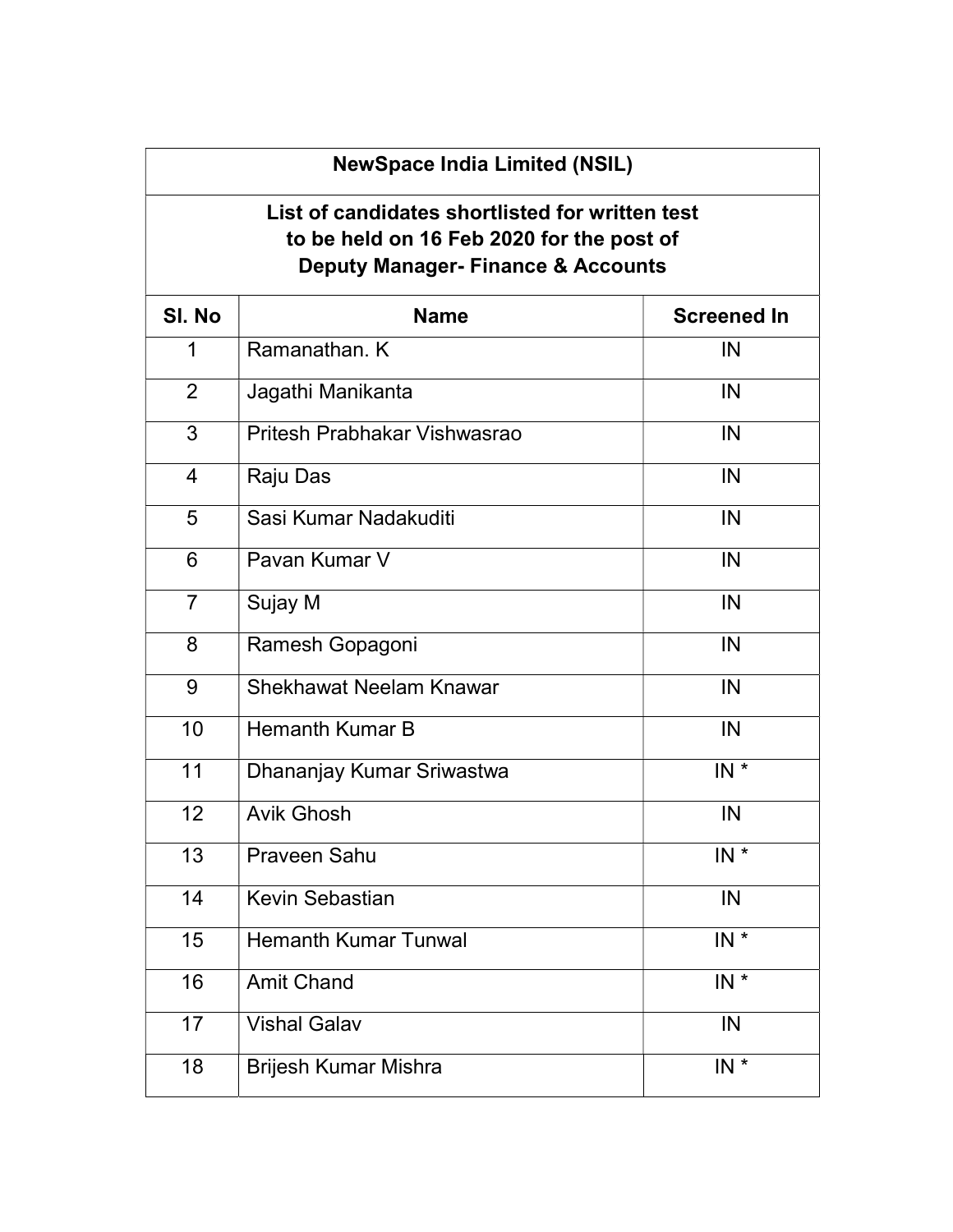| <b>NewSpace India Limited (NSIL)</b>                                                                                                          |                               |                    |  |  |  |
|-----------------------------------------------------------------------------------------------------------------------------------------------|-------------------------------|--------------------|--|--|--|
| List of candidates shortlisted for written test<br>to be held on 16 Feb 2020 for the post of<br><b>Deputy Manager- Finance &amp; Accounts</b> |                               |                    |  |  |  |
| SI. No                                                                                                                                        | <b>Name</b>                   | <b>Screened In</b> |  |  |  |
| 19                                                                                                                                            | <b>Satheesh Thomas</b>        | IN                 |  |  |  |
| 20                                                                                                                                            | <b>Tejal Singh</b>            | IN                 |  |  |  |
| 21                                                                                                                                            | <b>Hemanth Luthra</b>         | IN                 |  |  |  |
| 22                                                                                                                                            | Priyanka Ashoklal Mundada     | IN                 |  |  |  |
| 23                                                                                                                                            | <b>Vivek Chauhan</b>          | $IN^*$             |  |  |  |
| 24                                                                                                                                            | Himanshu Luthra               | IN                 |  |  |  |
| 25                                                                                                                                            | Manisha                       | IN                 |  |  |  |
| 26                                                                                                                                            | <b>Shobhit Chauhan</b>        | IN                 |  |  |  |
| 27                                                                                                                                            | Roshan Lal Dewangan           | IN                 |  |  |  |
| 28                                                                                                                                            | M.Kesari                      | IN                 |  |  |  |
| 29                                                                                                                                            | Aswani Hanisha Gollu          | $IN^*$             |  |  |  |
| 30                                                                                                                                            | Monika Mahawar                | $IN^*$             |  |  |  |
| 31                                                                                                                                            | Debdali Bhakat                | IN                 |  |  |  |
| 32                                                                                                                                            | <b>Ramanamurthy Sinisetti</b> | IN                 |  |  |  |
| 33                                                                                                                                            | Sangita Kanjibillya           | IN                 |  |  |  |
| 34                                                                                                                                            | Ashray Chandrashekar Shenoy   | IN                 |  |  |  |
| 35                                                                                                                                            | Annapurna Vasamsetti          | IN                 |  |  |  |
| 36                                                                                                                                            | <b>G.Ramabhupal Reddy</b>     | $IN *$             |  |  |  |
| 37                                                                                                                                            | Jaya Ramchand Kotwani         | IN                 |  |  |  |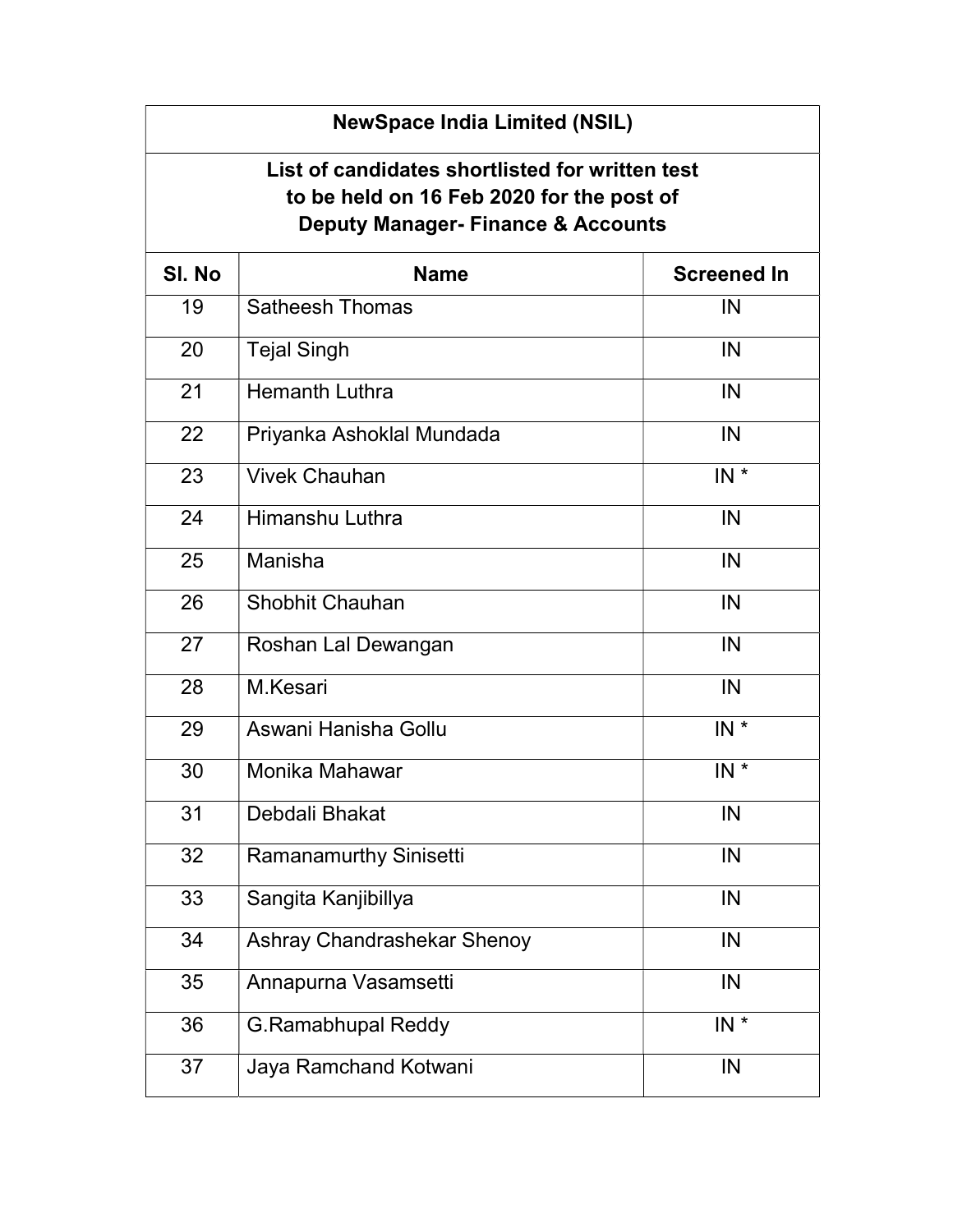| List of candidates shortlisted for written test<br>to be held on 16 Feb 2020 for the post of<br><b>Deputy Manager- Finance &amp; Accounts</b> |                           |                    |  |  |  |
|-----------------------------------------------------------------------------------------------------------------------------------------------|---------------------------|--------------------|--|--|--|
| SI. No                                                                                                                                        | <b>Name</b>               | <b>Screened In</b> |  |  |  |
| 38                                                                                                                                            | Vijay Khandel Wal         | IN                 |  |  |  |
| 39                                                                                                                                            | RenjithKumar N P          | IN                 |  |  |  |
| 40                                                                                                                                            | Aditya Agarwal            | IN                 |  |  |  |
| 41                                                                                                                                            | Durga Devi Gandrapu       | IN                 |  |  |  |
| 42                                                                                                                                            | Imran Edoli               | IN                 |  |  |  |
| 43                                                                                                                                            | Venu Gopal B              | IN                 |  |  |  |
| 44                                                                                                                                            | Rajesh Kumar S            | $IN^*$             |  |  |  |
| 45                                                                                                                                            | Joseena Madhu Chandaan    | IN                 |  |  |  |
| 46                                                                                                                                            | Ravi Kumar S              | IN                 |  |  |  |
| 47                                                                                                                                            | Himanshu Namdeo           | IN                 |  |  |  |
| 48                                                                                                                                            | Jaydeep Narayan Singh     | IN                 |  |  |  |
| 49                                                                                                                                            | <b>Vikas Kumar Mittal</b> | $IN^*$             |  |  |  |
| 50                                                                                                                                            | Deepti Datta              | IN                 |  |  |  |
| 51                                                                                                                                            | Kalyani Chunduri          | $IN$ *             |  |  |  |
| 52                                                                                                                                            | Ravi Ranjan               | IN                 |  |  |  |
| 53                                                                                                                                            | Priyanka Sethia           | IN                 |  |  |  |
| 54                                                                                                                                            | Arun Das E                | IN                 |  |  |  |
| 55                                                                                                                                            | Darshan M Trivedi         | IN                 |  |  |  |
| 56                                                                                                                                            | <b>Ankur Singla</b>       | IN                 |  |  |  |